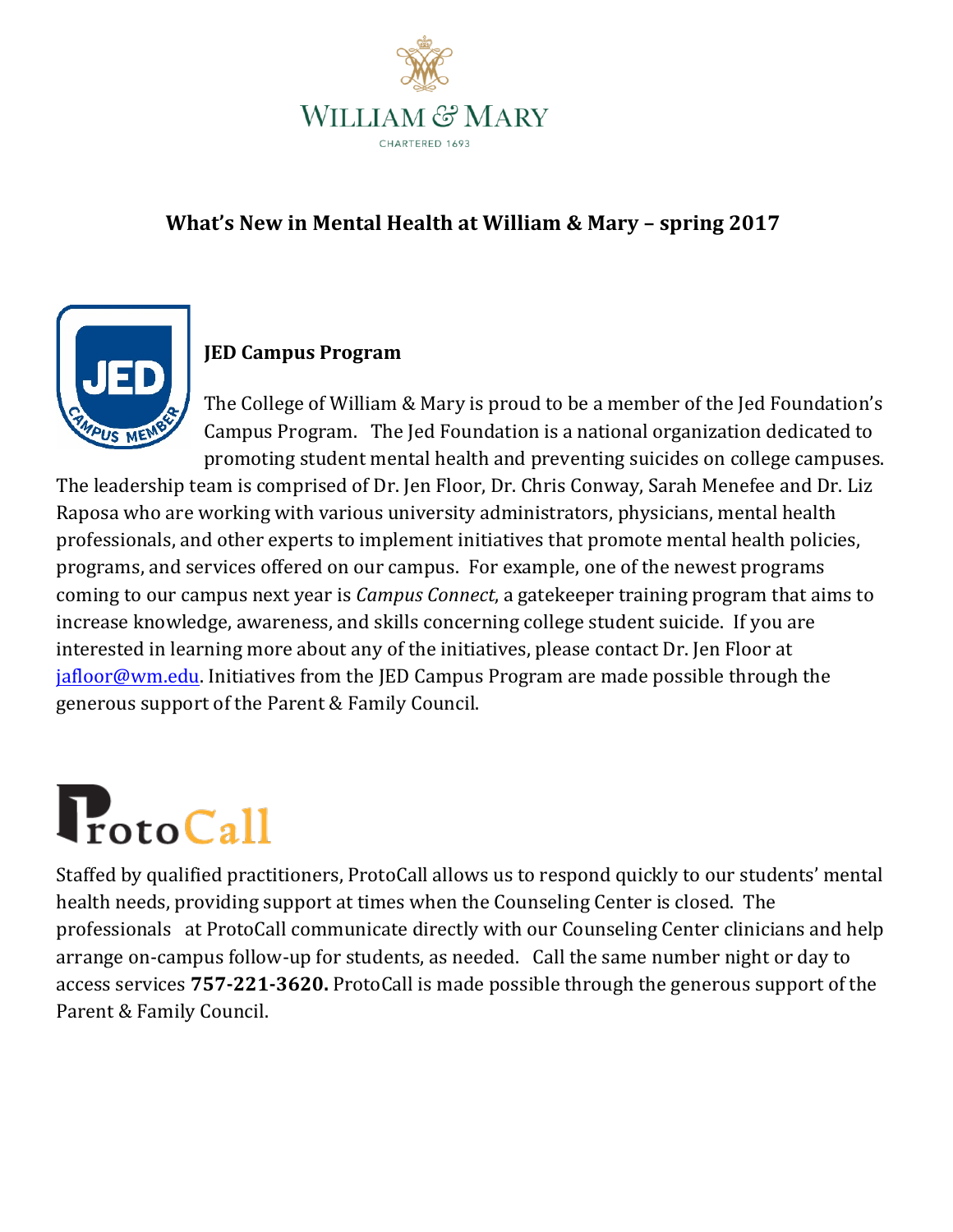

# **Psychiatry**

Dr. Trish Roy serves the psychiatric needs of students in the W&M community. She works with newly diagnosed students and those experiencing significant difficulty with medication management. Students who wish to be seen will require a referral from the Student Health Center, a community therapist or a Counseling Center therapist.



#### **TribeRides**

Students without cars who lack the funds for transportation to necessary mental health appointments are eligible to apply for assistance. Students may sign up for the service through the Mental Health Services Coordinator at the Counseling

Center. In order to be responsible with funding providers within walking distance are not included. TribeRides is made possible through the generous support of the Parent & Family Council. 

**SilverCloud** 

Both the College and the caring team at SilverCloud believe that good mental health is integral to flourishing, so this 24-hour, evidence-informed, online tool provides students with easy access

to several engaging modules that focus on anxiety, depression, and stress from a cognitivebehavioral approach. In addition to engaging the process at a self-moderated approach, students may partake in one of two moderated levels based on certain entry criteria, to optimize success within the program: with a peer coach or under the watchful guidance of a therapist. Based on their outcomes, students may move through one, two, or all of the moderation types to enjoy the greatest benefits from their efforts. For more information on SilverCloud, please write  $Eric.Garrison@wm.edu$ . SilverCloud is made possible through the generous support of the Parent & Family Council.



The Authentic Excellence Initiative is a multi-layered program designed to promote flourishing and resilience. The program explores the difference between "fear-based excellence" and "authentic excellence," and how they relate to resilience,

fulfillment and productivity. It is available to individuals and groups and is open to all members of the college community. For more information, contact Kelly.Crace@wm.edu.